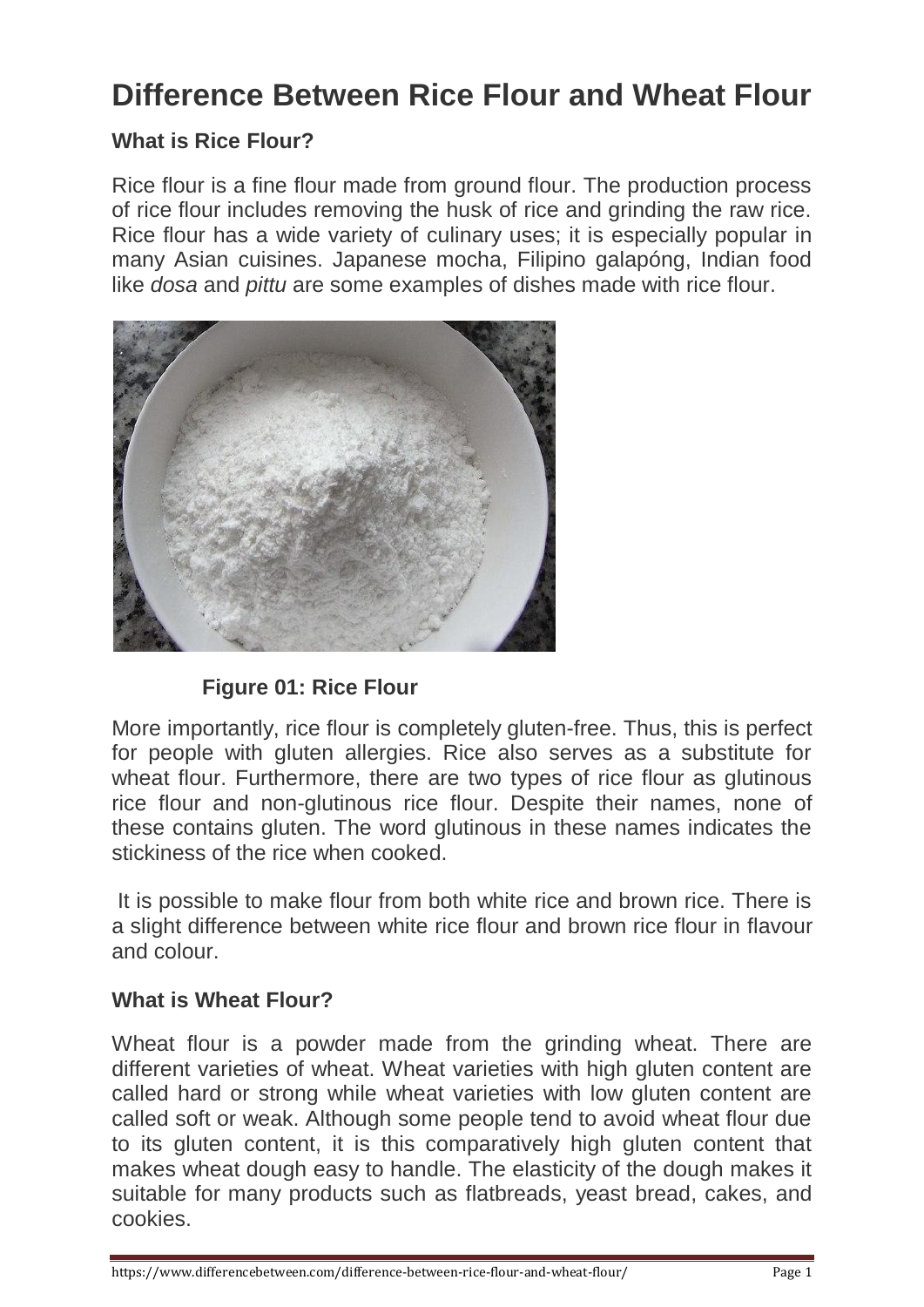

#### **Figure 02: Wheat Flour**

A grain of wheat has three parts: bran (hard outer shell), germ (nutrientrich embryo) and **[endosperm](https://www.differencebetween.com/difference-between-cotyledon-and-endosperm/)** (largest part, which is mainly starch).



Nutritional Value (per 100g)

#### **Figure 03: Wheat Grain and its Nutritional Value**

White flour is made only from the endosperm while brown flour includes some grains' germ and bran. Whole grain or wholemeal flour, on the other hand, contains the entire wheat grain – bran, germ and endosperm.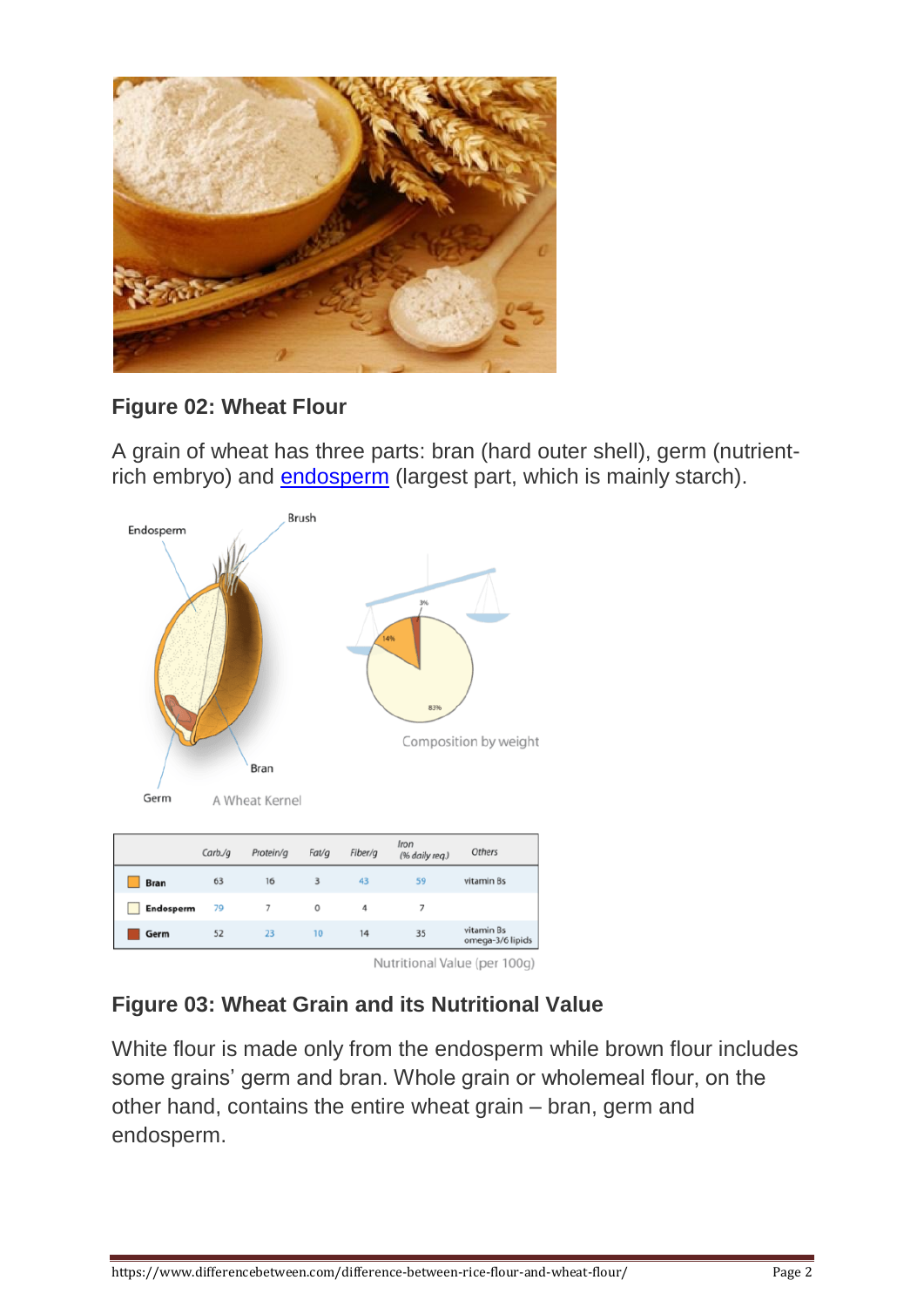#### **What is the Difference Between Rice Flour and Wheat Flour?**

Rice flour is a form of flour made from finely milled rice while wheat flour is a form of flour made from ground wheat. The key difference between rice flour and wheat flour is their gluten content. While rice is completely gluten-free, wheat flour contains gluten. Therefore, people with [celiac](https://www.differencebetween.com/difference-between-celiac-and-crohns-disease/)  [disease](https://www.differencebetween.com/difference-between-celiac-and-crohns-disease/) or gluten-related allergies cannot consume wheat flour. However, there are no such restrictions with rice flour. The different types of rice flour glutinous rice flour, non-glutinous rice flour, brown rice flour and white rice flour while some types of wheat flour include allpurpose flour, whole grain flour, bread flour, cake flour, atta flour.

Another difference between rice flour and wheat flour is their calorie content. Rice flour is significantly higher in calories than wheat flour. One more difference between rice flour and wheat flour is their use in baking. The elasticity of the wheat dough makes it suitable for many baked products; however, rice flour is not very good for making bread or cakes.

The below infographic on the difference between rice flour and wheat flour provides additional details on the differences.



### **Summary – Rice Flour vs Wheat Flour**

Wheat flour is a powder made from the grinding wheat while rice flour is a powder made from the grinding rice. The key difference between rice flour and wheat flour is that the rice flour is completely gluten-free while the wheat flour contains gluten, which irritates the digestive systems of some people.